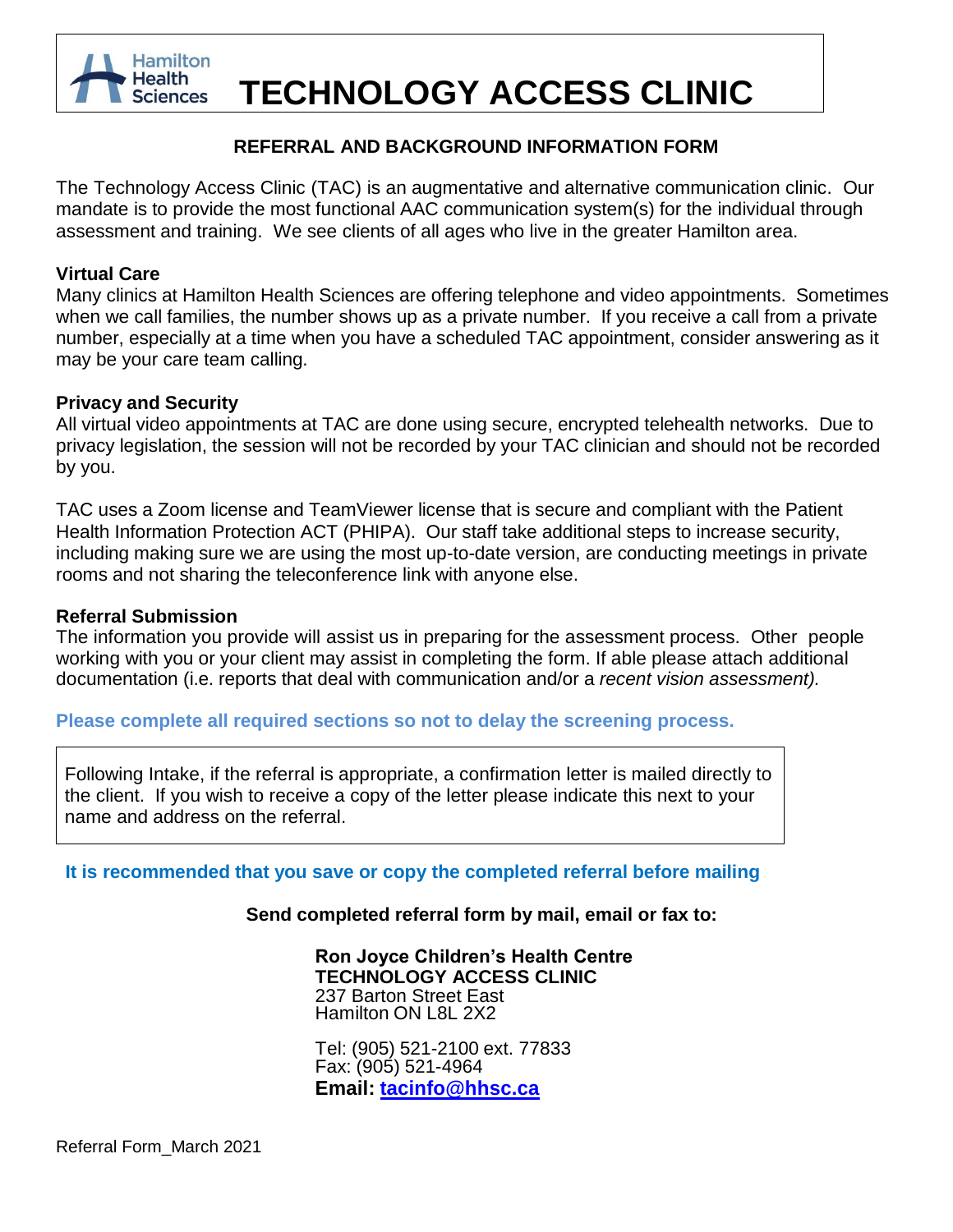

*Office Use: Affix Patient Identifier*

**Telephone: 905-521-2100 ext. 77833 Fax: 905-521-4964 Email: [tacinfo@hhsc.ca](mailto:tacinfo@hhsc.ca)**

## **REFERRAL FORM**

| CLIENT INFORMATION (*are required fields – please print clearly) |  |               |                            |                 |                   |  |  |  |  |
|------------------------------------------------------------------|--|---------------|----------------------------|-----------------|-------------------|--|--|--|--|
| *Last Name                                                       |  | *First Name:  |                            | Middle Initial: |                   |  |  |  |  |
| $*HIN: (10 digits)$                                              |  | *VERSION CODE | *Date of Birth (DD/MM/YYYY |                 | *Gender (specify) |  |  |  |  |

## **ADDRESS**

| Name of Long Term Care Home or Inpatient Hospital Unit (if applicable) |            |                 |                |               |                       |
|------------------------------------------------------------------------|------------|-----------------|----------------|---------------|-----------------------|
| Unit Number:                                                           |            | *Street Number: |                | *Street Name: |                       |
|                                                                        |            |                 |                |               |                       |
| Lot/Concession/Rural Route                                             | *City/Town |                 | <b>ONTARIO</b> |               | *Postal Code:         |
| Home Telephone:                                                        |            | Cell/Mobile     |                |               | Work & Ext. Telephone |

| I consent to correspond by email:    | Email: |    |  |
|--------------------------------------|--------|----|--|
|                                      |        |    |  |
| May we leave a message on voicemail? | Yes    | No |  |

## **\*REASON FOR REFERRAL (check all that apply**)

| Face to Face (unable to communicate using speech)                                           |
|---------------------------------------------------------------------------------------------|
| Written Communication (unable to use a pen and paper to write due to a physical disability) |

## **\*REFERRAL CONSENT (check one)**

| $\star$    |        |        |                                                             | approve this referral |        |  |
|------------|--------|--------|-------------------------------------------------------------|-----------------------|--------|--|
| Client     | Parent | Spouse | Legal Guardian                                              | <b>POA</b>            | Other  |  |
| *Signature |        |        |                                                             |                       | *Date: |  |
|            |        |        | *PRIMARY DIAGNOSIS* (resulting in communication impairment) | Date of Onset:        |        |  |

Other Medical Conditions:

## **\*PHYSICIAN INFORMATION REQUIRED\***

| <b>*Physician's Name</b> | *Telephone | <b>Address</b> |
|--------------------------|------------|----------------|
|                          |            |                |
|                          |            |                |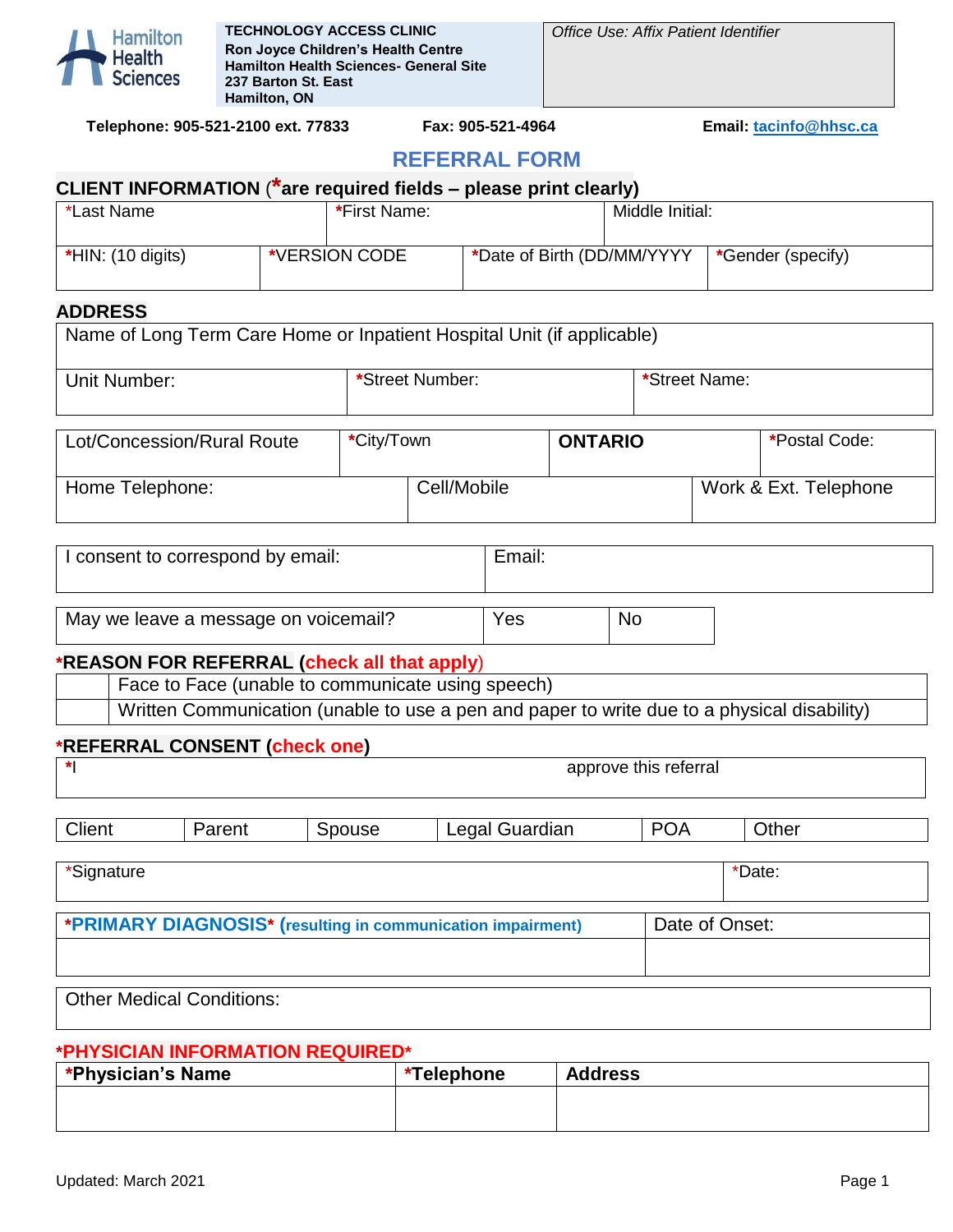| <b>CLIENT NAME:</b> | Office Use: Affix Patient Identifier |
|---------------------|--------------------------------------|
|                     |                                      |

## **\*CONFIRMATION OF BENEFITS**

| *Do you receive social assistance? |                                      | <b>YES</b>           | <b>NO</b> | If Yes, check the one that applies     |
|------------------------------------|--------------------------------------|----------------------|-----------|----------------------------------------|
| ACSD                               | <b>ODSP</b>                          | <b>ONTARIO WORKS</b> |           | <b>WSIB</b>                            |
|                                    | Department of Veterans Affairs (DVA) |                      |           | Motor Vehicle Accident Insurance (MVA) |

| *Has the client previously used ADP funds for communication aid? | Yes |       | <b>NC</b> |
|------------------------------------------------------------------|-----|-------|-----------|
| If yes, name the AAC clinic and clinician name:                  |     | Date: |           |
|                                                                  |     |       |           |

## **\*LEGAL GUARDIAN INFORMATION**

| First Name:                          | Last Name: |        | Home Phone:   |                | Cell: | <b>Work</b>       |  |
|--------------------------------------|------------|--------|---------------|----------------|-------|-------------------|--|
| Address:                             |            |        |               |                |       |                   |  |
| <b>Relationship:</b>                 | Parent     | Spouse | Next of Kin   |                |       | Power of Attorney |  |
| I consent to correspond by email     |            | Yes    | No            | Email Address: |       |                   |  |
| Who to contact to book appointments? |            |        | Relationship: |                |       |                   |  |

## **\***Who does the client live with?

| .<br>_<br>Parents<br>.her<br>lome<br>Next<br>Sell<br>.<br>$-10-1$<br>วนรด<br>Kır<br>.<br>Mo:<br>Ωt<br>ather<br>GIOUL<br>៶ͻເ |
|-----------------------------------------------------------------------------------------------------------------------------|
|-----------------------------------------------------------------------------------------------------------------------------|

| Does the client understand English? | Yes | No | Is the client bilingual? | Yes | Nc |
|-------------------------------------|-----|----|--------------------------|-----|----|

| <b>Office Use Only:</b> |                              |  |         |          | Date Referral Received: |          |           |  |  |
|-------------------------|------------------------------|--|---------|----------|-------------------------|----------|-----------|--|--|
|                         | <b>Reason</b>   Face to Face |  | Writing |          | <b>Waitlist</b> YES     |          | <b>NO</b> |  |  |
| <b>Discipline</b>   SLP |                              |  |         | SLP & OT | Screened By:            |          |           |  |  |
| Comments:               |                              |  |         |          |                         |          |           |  |  |
|                         |                              |  |         |          |                         |          |           |  |  |
|                         |                              |  |         |          |                         |          |           |  |  |
| <b>CWS</b>              | <b>Patient Link</b>          |  | Sovera  |          | Access                  | Initials |           |  |  |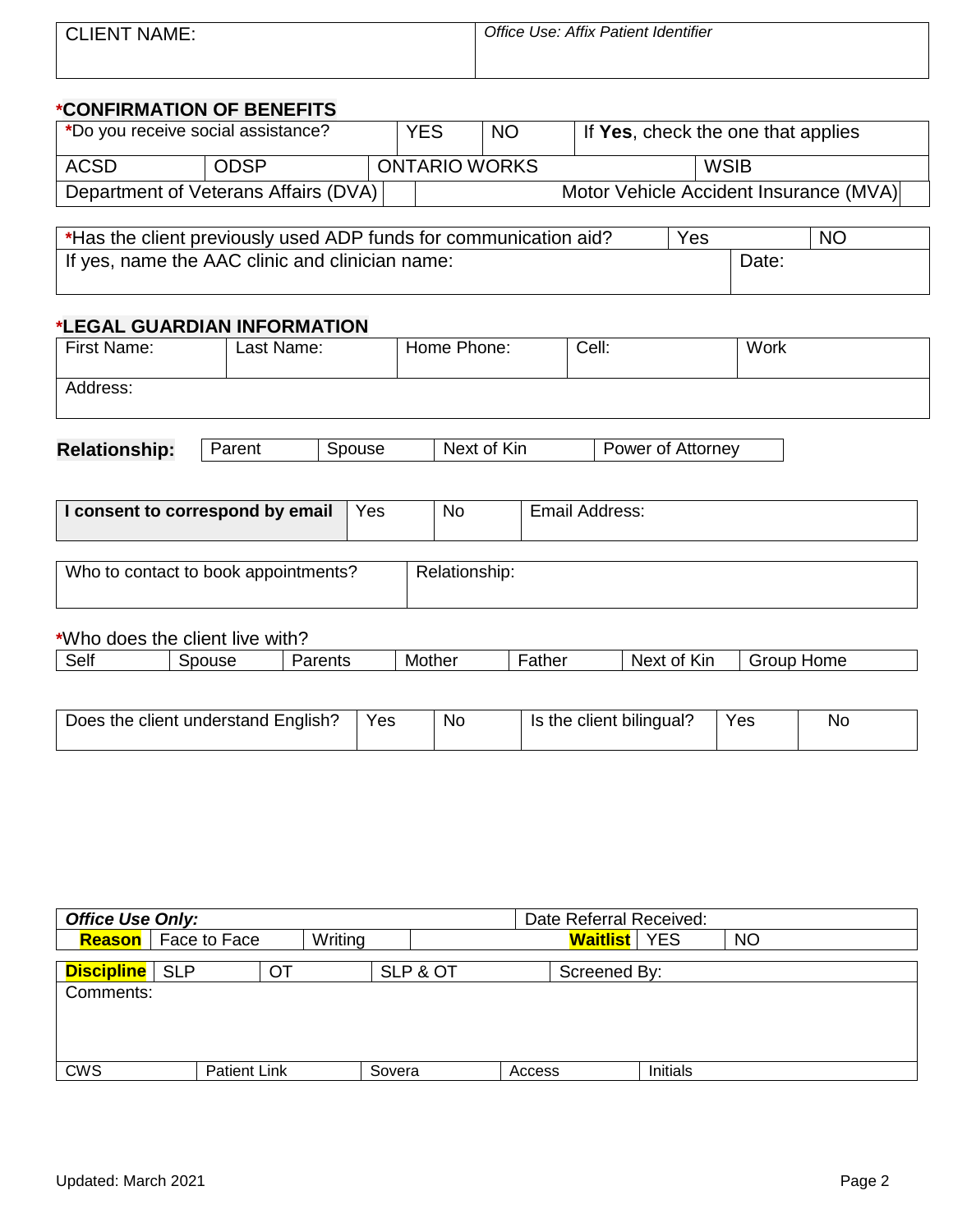| <b>CLIENT NAME:</b> | Office Use: Affix Patient Identifier |
|---------------------|--------------------------------------|
|                     |                                      |

| Is vision a concern?<br>h.<br>Yes (specify) i.e. acuity, strabismus |               |              |          |                                |                  |           |             | No |           |
|---------------------------------------------------------------------|---------------|--------------|----------|--------------------------------|------------------|-----------|-------------|----|-----------|
|                                                                     |               | Yes          |          |                                |                  |           |             |    |           |
| Does the client wear glasses?                                       |               | All the time |          | <b>Reading Only</b>            |                  | <b>No</b> |             |    |           |
| <b>Vision Specialist's Name:</b>                                    |               |              |          |                                | Telephone:       |           |             |    |           |
| 2.<br>Is hearing a concern?                                         | Yes (specify) |              |          |                                |                  |           |             |    | <b>No</b> |
| Are hearing aids worn?                                              | Yes           | <b>NO</b>    | Left ear |                                | <b>Right Ear</b> |           | <b>Both</b> |    |           |
| Hearing Specialist's Name:                                          |               |              |          | Telephone:                     |                  |           |             |    |           |
| Date of Last Assessment:                                            |               |              |          | <b>Hearing Report Attached</b> |                  |           |             |    |           |

## **\*OTHER HEALTH CARE PROVIDERS, AGENCIES, SCHOOL involved with this client**

| <b>Role/Discipline</b>        | <b>Name</b> | <b>Agency</b> | Telephone/Email Contact |
|-------------------------------|-------------|---------------|-------------------------|
| <b>Home Support Worker</b>    |             |               | <b>Work</b>             |
|                               |             |               | Cell                    |
|                               |             |               | Email                   |
| <b>Occupational Therapist</b> |             |               | Work                    |
|                               |             |               | Cell                    |
|                               |             |               | Email                   |
| Physician                     |             |               | Work                    |
|                               |             |               | Cell                    |
|                               |             |               | Email                   |
| Physiotherapist               |             |               | Work                    |
|                               |             |               | Cell                    |
|                               |             |               | Email                   |
| School Board SLP              |             |               | Work                    |
|                               |             |               | Cell                    |
|                               |             |               | Email                   |
| <b>School Contact</b>         |             |               | <b>Work</b>             |
|                               |             |               | Cell                    |
|                               |             |               | Email                   |
| Speech Language               |             |               | Work                    |
| Pathologist                   |             |               | Cell                    |
|                               |             |               | Email                   |
| Other                         |             |               | Work                    |
|                               |             |               | Cell                    |
|                               |             |               | Email                   |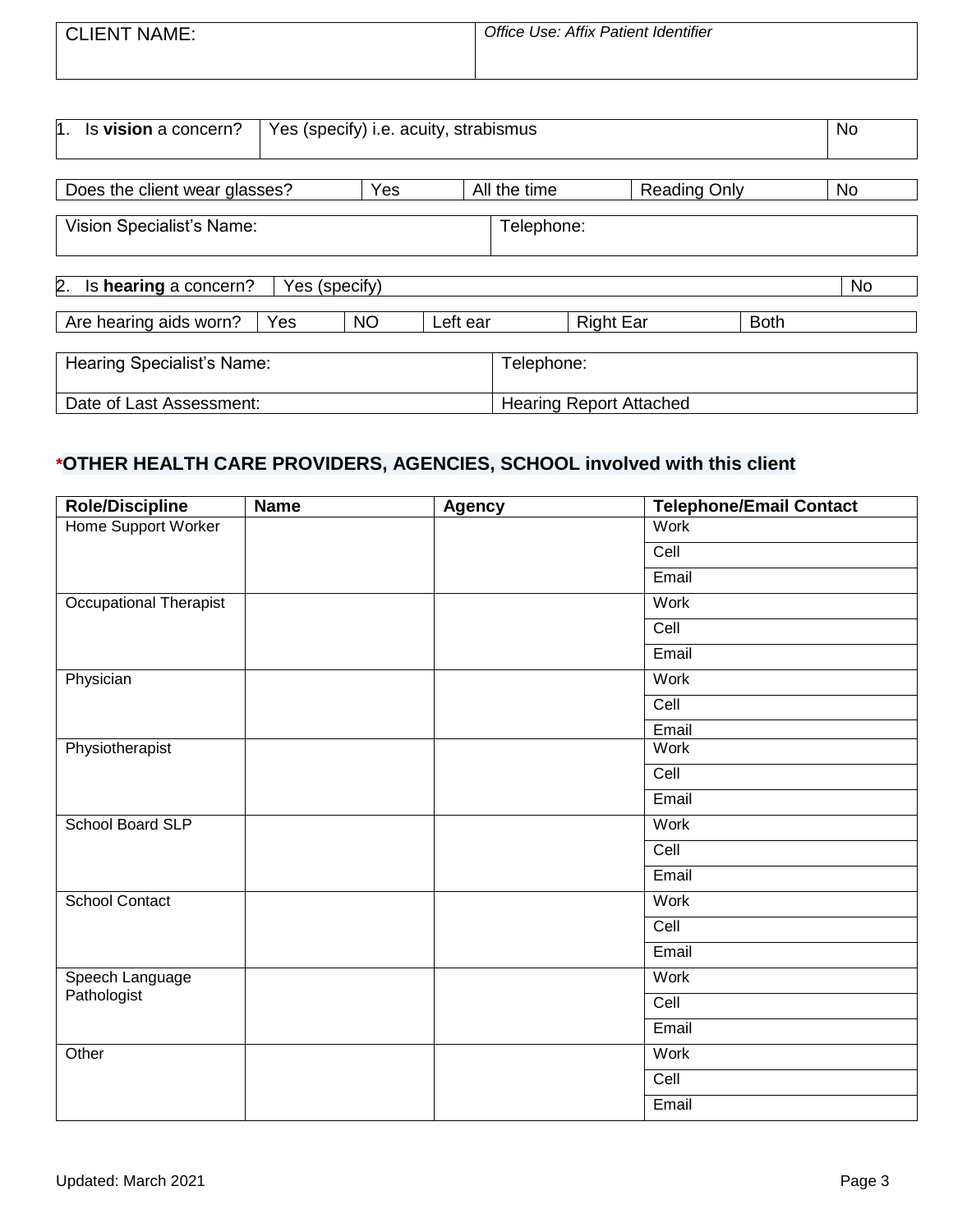| <b>CLIENT NAME:</b>                                                                                                          |                   |                        |       | Office Use: Affix Patient Identifier |                 |            |                                      |                 |           |       |
|------------------------------------------------------------------------------------------------------------------------------|-------------------|------------------------|-------|--------------------------------------|-----------------|------------|--------------------------------------|-----------------|-----------|-------|
|                                                                                                                              |                   |                        |       |                                      |                 |            |                                      |                 |           |       |
|                                                                                                                              |                   |                        |       |                                      |                 |            |                                      |                 |           |       |
|                                                                                                                              |                   |                        |       | <b>MOTOR ABILITIES</b>               |                 |            |                                      |                 |           |       |
| Name of person completing this section                                                                                       |                   |                        |       | Relationship/Role                    |                 |            | Telephone                            |                 |           |       |
|                                                                                                                              |                   |                        |       |                                      |                 |            |                                      |                 |           |       |
| Mobility: Can the client walk independently: Yes<br>l1.                                                                      |                   |                        |       |                                      |                 | No.        |                                      |                 |           |       |
|                                                                                                                              |                   |                        |       |                                      |                 |            |                                      |                 |           |       |
| If No, what mobility aid is used? Specify make and model:                                                                    |                   |                        |       |                                      |                 |            |                                      |                 |           |       |
|                                                                                                                              |                   |                        |       |                                      |                 |            |                                      |                 |           |       |
| 2. Seating and positioning: Is current seating and positioning system adequate:                                              |                   |                        |       |                                      |                 |            |                                      |                 |           |       |
| Yes                                                                                                                          | No (describe why) |                        |       |                                      |                 |            |                                      |                 |           |       |
| Are they upcoming seating appointments                                                                                       |                   |                        | When: |                                      |                 |            | Date of last seating or wheelchair   |                 |           |       |
| scheduled?                                                                                                                   |                   |                        |       |                                      | assessment?     |            |                                      |                 |           |       |
|                                                                                                                              |                   |                        |       |                                      |                 |            |                                      |                 |           |       |
| 3. Hand Dominance                                                                                                            | Right             |                        |       | Left                                 |                 |            |                                      | Not Established |           |       |
|                                                                                                                              |                   |                        |       |                                      |                 |            |                                      |                 |           |       |
| Is the client able to? (Check all that apply)                                                                                |                   |                        |       |                                      |                 |            |                                      |                 |           |       |
| Grasp objects                                                                                                                | Yes<br>Yes        | <b>No</b><br><b>No</b> |       |                                      | Release Objects |            | Yes<br><b>No</b><br>Yes<br><b>No</b> |                 |           |       |
| Point with finger<br>Manage buttons                                                                                          | Yes               | <b>No</b>              |       | Write with a pen or pencil           |                 |            |                                      |                 |           |       |
|                                                                                                                              |                   |                        |       |                                      |                 |            |                                      |                 |           |       |
| Movements: Please indicate all movements the client has voluntary control (i.e.)                                             |                   |                        |       |                                      |                 |            |                                      | Leg             |           | Other |
| Which movements are the best or most reliable?                                                                               |                   |                        |       |                                      |                 |            |                                      |                 |           |       |
|                                                                                                                              |                   |                        |       |                                      |                 |            |                                      |                 |           |       |
|                                                                                                                              |                   |                        |       |                                      |                 |            |                                      |                 |           |       |
| Does the client have any involuntary movements which interfere with his/her control? (i.e. reflexes, spasms or<br>body tone? |                   |                        |       |                                      |                 |            |                                      |                 |           |       |
| Yes (specify)                                                                                                                |                   |                        |       |                                      |                 |            |                                      |                 | <b>No</b> |       |
|                                                                                                                              |                   |                        |       |                                      |                 |            |                                      |                 |           |       |
|                                                                                                                              |                   |                        |       | EDUCATION/EMPLOYMENT/RECREATION      |                 |            |                                      |                 |           |       |
| 1. Name of School/Preschool/Daycare                                                                                          |                   |                        |       | Telephone                            |                 |            | Address                              |                 |           |       |
|                                                                                                                              |                   |                        |       |                                      |                 |            |                                      |                 |           |       |
|                                                                                                                              |                   |                        |       |                                      |                 |            |                                      |                 |           |       |
| <b>Current/Previous Employer</b><br>$\mathbf{2}$<br>3.<br>Activities the client enjoys:                                      |                   |                        |       |                                      |                 | Occupation |                                      |                 |           |       |
| Activities the client dislikes:                                                                                              |                   |                        |       |                                      |                 |            |                                      |                 |           |       |
|                                                                                                                              |                   |                        |       |                                      |                 |            |                                      |                 |           |       |
|                                                                                                                              |                   |                        |       | <b>LEARNING and BEHAVIOUR</b>        |                 |            |                                      |                 |           |       |
| 1. Can the client                                                                                                            |                   |                        |       |                                      | Yes             | No         |                                      | Comments        |           |       |
| sit quietly and concentrate on a task for more than 10 min?                                                                  |                   |                        |       |                                      |                 |            |                                      |                 |           |       |
|                                                                                                                              |                   |                        |       |                                      |                 |            |                                      |                 |           |       |

| concentrate within a distracting environment?                                                         |     |           |
|-------------------------------------------------------------------------------------------------------|-----|-----------|
| make eye contact with people?                                                                         |     |           |
| recognize differences in objects?                                                                     |     |           |
| classify or group objects?                                                                            |     |           |
| understand the concepts of direction (i.e. up/down, go/stop)?                                         |     |           |
| know their actions can cause something else to happen?                                                |     |           |
| make choices when two objects or activities are presented?                                            |     |           |
| 2. Does the client have behavior management needs?                                                    | Yes | <b>No</b> |
| If yes, describe behavior concerns and how they are managed. Please use a separate page if necessary. |     |           |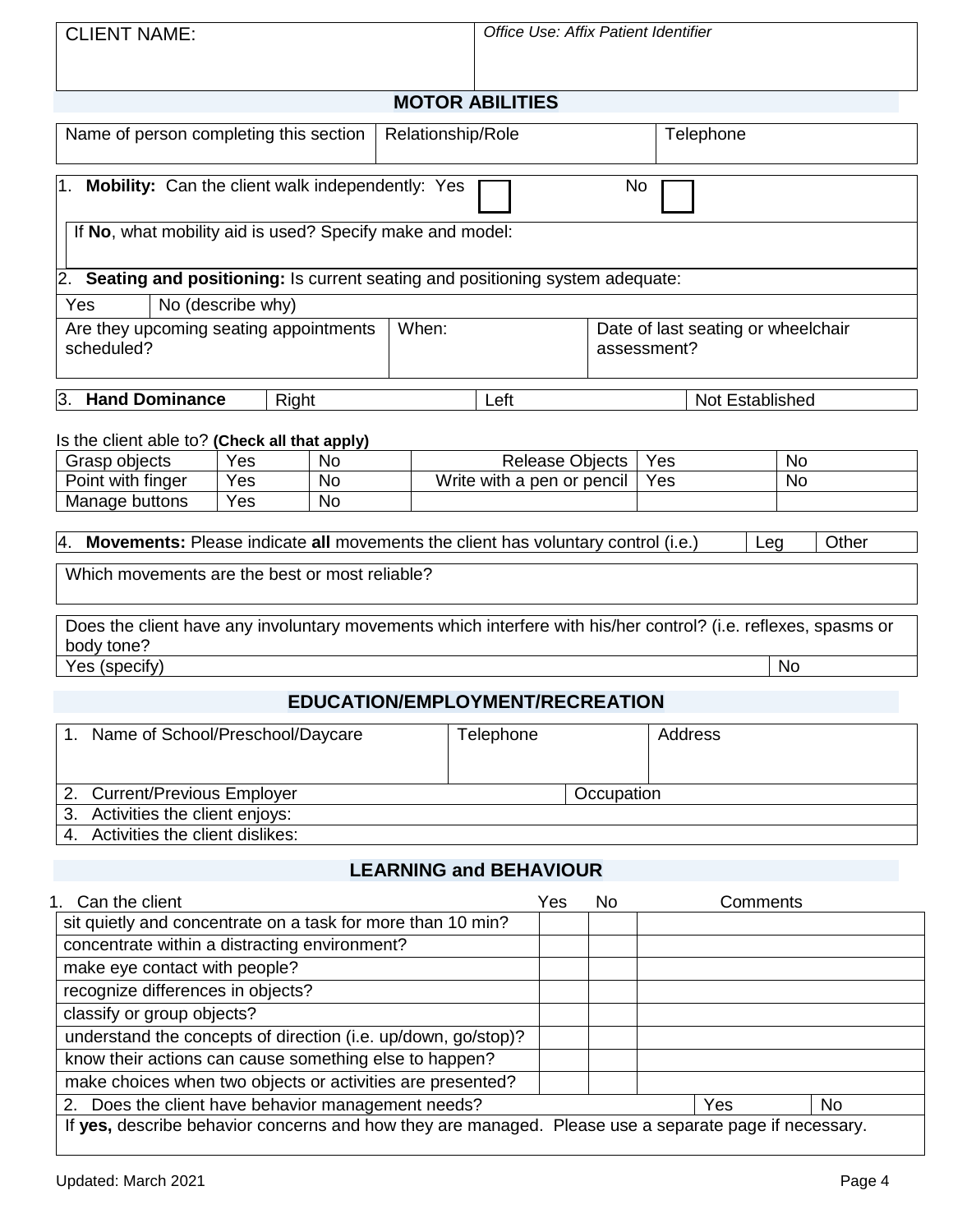## **FACE TO FACE COMMUNICATION**

Name of person completing this section  $\vert$  Relationship/Role  $\vert$  Telephone

#### **1. Please check all the ways the client currently tries to communicate**

| Speech<br>a)                    | Vocalization (i.e. laughing, crying                                                                                                                                |             |                             |  |                      |                   |  |  |  |  |
|---------------------------------|--------------------------------------------------------------------------------------------------------------------------------------------------------------------|-------------|-----------------------------|--|----------------------|-------------------|--|--|--|--|
|                                 | Meaningful vocalization (i.e. identifiable sounds for specific activities)                                                                                         |             |                             |  |                      |                   |  |  |  |  |
|                                 | Single word utterances (Vocabulary size)                                                                                                                           |             | $1 - 10$                    |  | Over 20<br>$11 - 20$ |                   |  |  |  |  |
|                                 | <b>Phrases/Sentences</b>                                                                                                                                           |             | 2-3 words                   |  |                      | more than 4 words |  |  |  |  |
| b) Eye Gaze                     |                                                                                                                                                                    | d) Gestures |                             |  |                      |                   |  |  |  |  |
| <b>Facial Expressions</b><br>e) |                                                                                                                                                                    |             | e) Manual signs (how many)? |  |                      |                   |  |  |  |  |
| f)                              | Augmentative communication system. Briefly describe augmentative communication systems<br>previously and/or currently used including symbol set and method access. |             |                             |  |                      |                   |  |  |  |  |

#### **2. Please describe how the client:**

- a) Asks/answers questions b) Answers yes/no questions c) Asks for help, objects, actions or activities d) Greets people e) Makes comments/gives information f) Expresses feelings
- g) Gets your attention

| 3. Please check your answers to the following questions            | Agree | Strongly<br>Agree | Neutral | <b>Disagree</b> | Strongly<br><b>Disagree</b> |
|--------------------------------------------------------------------|-------|-------------------|---------|-----------------|-----------------------------|
| a) It's easy for me to understand the client's basic needs/desires |       |                   |         |                 |                             |
| b) Familiar people understand this client                          |       |                   |         |                 |                             |
| c) Unfamiliar people have problems understanding this client       |       |                   |         |                 |                             |
| d) The client wants to communicate with others                     |       |                   |         |                 |                             |
| e) The client participates in conversations                        |       |                   |         |                 |                             |

#### **4. What are some things the client wants to communicate but cannot.**

#### **5. Please check the client's current level of understanding:**

Does the client understand spoken words? Understands simple sentences Understands most conversation Understands single words Understands 2 and 3 part commands

#### 6. **Please list formal receptive language testing and testing results if available.** The client's Speech-Language Pathologist may have this information.

7. Who is available on a consistent basis to follow through on recommendations?